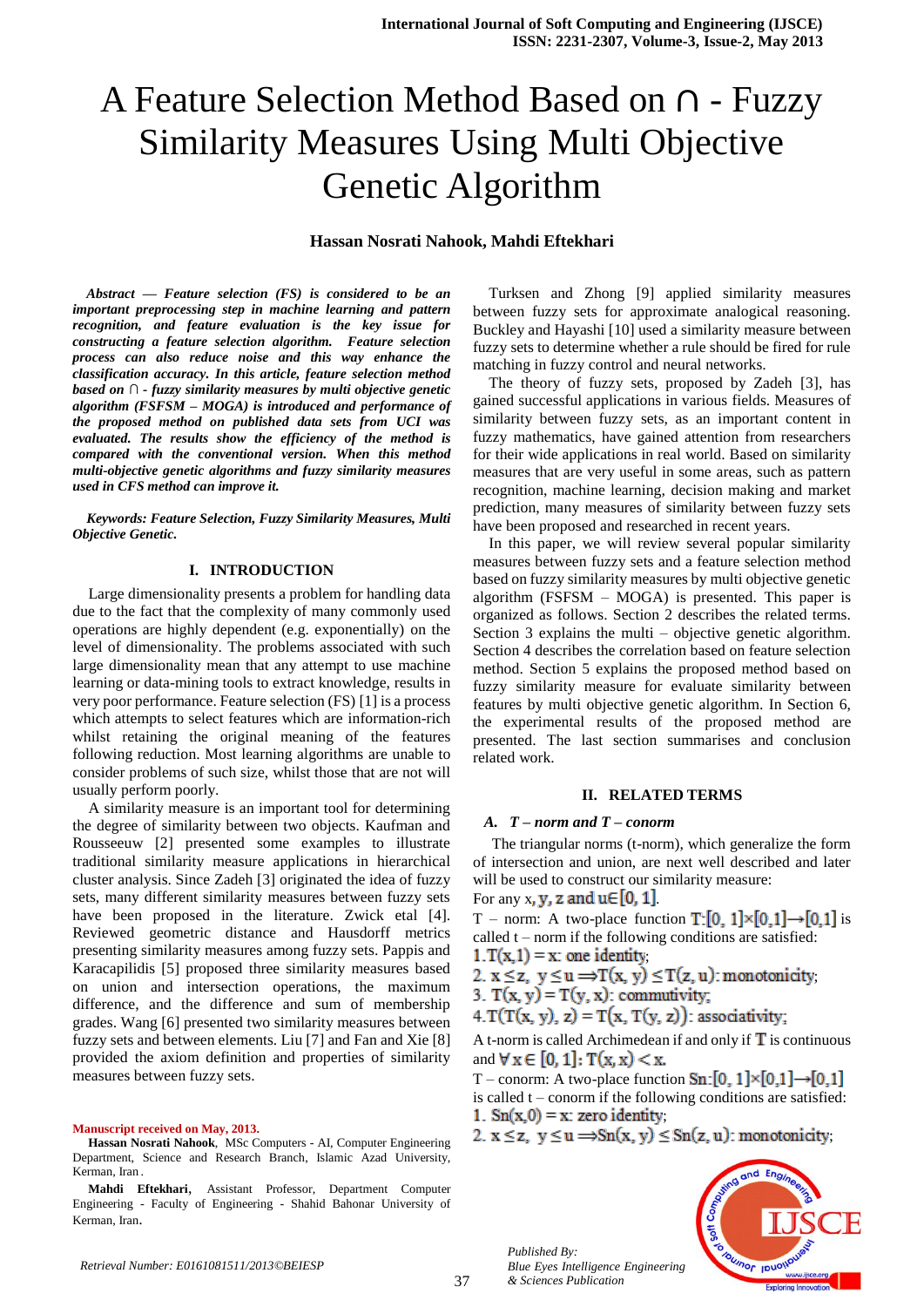## **A Feature Selection Method Based on** ∩ **- Fuzzy Similarity Measures Using Multi Objective Genetic Algorithm**

 $(3)$ 

 $(5)$ 

 $(8)$ 

- 3.  $Sn(x, y) = Sn(y, x)$ : commutivity;
- 4.  $Sn(Sn(x, y), z) = Sn(x, Sn(y, z))$ : associativity;

Notice that t-norms are functions which are called fuzzy intersections and unions are the common shorthand term for triangular norms, t-norm and t-conorm only differ on their boundary conditions. Some additional properties of t-norm and t-conorm are presented in the following definitions [11].

A function  $\text{Sn:}[0,1] \times [0,1] \rightarrow [0,1]$  is dual t-conorm of t-norm such that for all  $x, y \in [0, 1]$  both the following equivalent equalities hold,  $\text{Sn}(x, y) = 1 - T(1-x, 1-y)$  and  $T(x, y)=1-Sn(1-x, 1-y)$ , where  $(1 - x)$  and  $(1 - y)$  are respectively complements of x and y.

Next we present a list of the main well know and most frequently used  $t$  – norms [11], [12]:

$$
T_{\min}(x, y) = \min(x, y) : \text{Minimum}; \tag{1}
$$
\n
$$
T_{\min}(x, y) = \min(\text{Algorithm}(\text{Product})) \tag{2}
$$

$$
Tprod(x, y) = xy. Algebraic product,Tbmod(x, y) = max(0, x+y-1):
$$
 (2)

Bounded product;

$$
T_{D_s}(x, y) = \begin{cases} x & ;y=0 \\ y & ;x=0 \end{cases}
$$
: Drastic sum; (4)

$$
T_{\alpha}^{H}(x, y) = \frac{y}{\alpha + (1-\alpha)x + y - xy}, \ \alpha \geq 0:
$$

Hamacher s t-norm:

$$
T_{\beta}^{F}(x, y) = \log_{\beta} \left( 1 + \frac{(\beta^{x}-1)(\beta^{y}-1)}{\beta - 1} \right), \beta > 0, \beta \neq 1:
$$
  
Frank's t-norm; (6)

 $T_{\gamma}^{Y}(x, y) = 1 - \min(1, (1-x)^{\gamma}+(1-y)^{\gamma})^{\frac{1}{\gamma}}, \gamma > 0$ : Yager's t-norm;  $(7)$ ragers t-horm,<br>  $T_k^{D*}(x, y) = 1 - \frac{1}{1 + \left(\left(\frac{1-x}{x}\right)^k + \left(\frac{1-y}{y}\right)^k\right)^{\frac{1}{k}}}, k > 0$ :

Dombi s t-norm :

$$
\Gamma_{\theta}^{W}(x, y) = \max\left(0, \frac{1}{1+\theta}\right), \theta > 1:
$$
\nWeber's t-norm;

\n
$$
\Gamma_{\theta}^{1}(x, y) = \left(0, \left(\frac{n}{1+\theta}, \frac{1}{1+\theta}\right)\right), \theta > 1.
$$
\n(9)

 $x+y-1+\theta xv$ 

 $T_{SS}^1(x, y) = max(0, (x^p+y^p-1)^{\bar{p}}), p>0.$ Schweizer Sklar's t-norm;  $(10)$  $T_{\lambda}^{Yu}(x, y) = max(0, (1+\lambda)(x+y-1)-\lambda xy), \lambda > 1$ : Yust-norm;  $(11)$ 

By using the duality we can easily establish the Yu's tconorm, which is:<br> $\text{Sn}_{\lambda}^{\text{Yu}}(x, y) = \min(1, x+y+\lambda xy), \lambda > -1$ 

 $(12)$ 

# *B. Similarity measures for Fuzzy sets*

In this section we present a brief review of similarity measures for fuzzy sets and their axiomatic basis. Since the concept of similarity has a wide range of applications, there are different approaches present in literature as axioms for degree or measure of similarity. These axioms have differences and similarities depending upon the contexts in which they are constructed. At first hand, a similarity measure for fuzzy sets is expected to be a *T-* equivalence on  $F(X)$ , which is later realized to be a very unrealistic

requirement. Some other lists of properties are also found in literature that a reasonable similarity measure must satisfy. We shall suffice to present a set of axioms formulated by Bustince [13] for an interval valued similarity measure.

A function  $\mathsf{C}\textup{F}(X)\times \textup{F}(X) \rightarrow [0, 1]$  is called a normal interval valued similarity measure, if  $\boldsymbol{\varsigma}$  satisfies following properties for all A, B, C  $\in$   $F(X)$ :

I. 
$$
\varsigma
$$
(A, B)= $\varsigma$ (B, A),  
\nII.  $\varsigma$ (A, A°)=[0, 0],  
\nIII.  $\varsigma$ (A, A)=[1, 1],  
\nIV. Monotonic  
\nif A⊆B⊆C, then  $\varsigma$ (A, B)≥ $\varsigma$ (A, C) and  $\varsigma$ (B, C)≥ $\varsigma$ (A, C)

## *C. Fuzzy similarity measures*

# (1) Simple fuzzy similarity measures

As definition of the cardinality of a fuzzy set  $\bf{A}$  in  $\bf{X}$  we consider the usual sigma-count of  $\mathbf{A}$ :

$$
\#A = \sum_{i=1} A(x_i) \tag{13}
$$

Furthermore, the complement  $A^c$  of  $A$  is defined by:  $A^{c}(x_i)=1-A(x_i)$  $(14)$ 

and therefore  $\#A^c = n - \#A$ .

We have expressed  $T$  – norms in Section 2.1. In this paper, only the  $T$  – norm of equation (1) we use. Consider two fuzzy sets **A** and **B** in **X** and let  $a_i = A(x_i)$  and  $b_i = B(x_i)$ , then we define:

$$
A \cap B(x_i) = T(a_i, b_i)
$$
 (15)  
A
$$
A \cup B(x_i) = Sn(a_i, b_i)
$$
 (16)

Where T is an arbitrary t-norm, and Sn denotes its dual t-conorm:  $\text{Sn}(x, y) = 1 - T (1-x, 1-y)$ . We further restrict the t-norm T to the family of Minimum t-norms, namely the t-norms characterized by the functional equation:

 $Sn(x, y) + T(x, y) = x + y$  $(17)$ 

Hence, fuzzification equation (16) for set union can be restated in the alternative form:

 $A \cup B(x_i) = a_i + b_i - T(a_i, b_i)$  $(18)$ 

Notice that rules (13), (14) and (18) are such that both the expressions  $\#(A \cup B) + \#(A \cap B)$  and  $\#A + \#B$ fuzzified to the same expression.

Equations (13) and (14) leads to the fuzzy similarity measures listed in Table (1).

Table (1): Simple fuzzy similarity measures.

| S                               | Expression                    |
|---------------------------------|-------------------------------|
| $S_{11}$                        | $\min(\sum a_i, \sum b_i)$    |
|                                 | max $(\sum a_i, \sum b_i)$    |
| (Complement $S_{11}$ ) $S_{12}$ | $n - max(\sum a_i, \sum b_i)$ |
|                                 | $n - min(\sum a_i, \sum b_i)$ |
| $S_{13}$                        | min $(\sum a_i, \sum b_i)$    |
|                                 |                               |
| (Complement $S_{13}$ ) $S1_4$   | $n - max(\sum a_i, \sum b_i)$ |
|                                 | $\sim$                        |

*Published By: Blue Eyes Intelligence Engineering & Sciences Publication* 

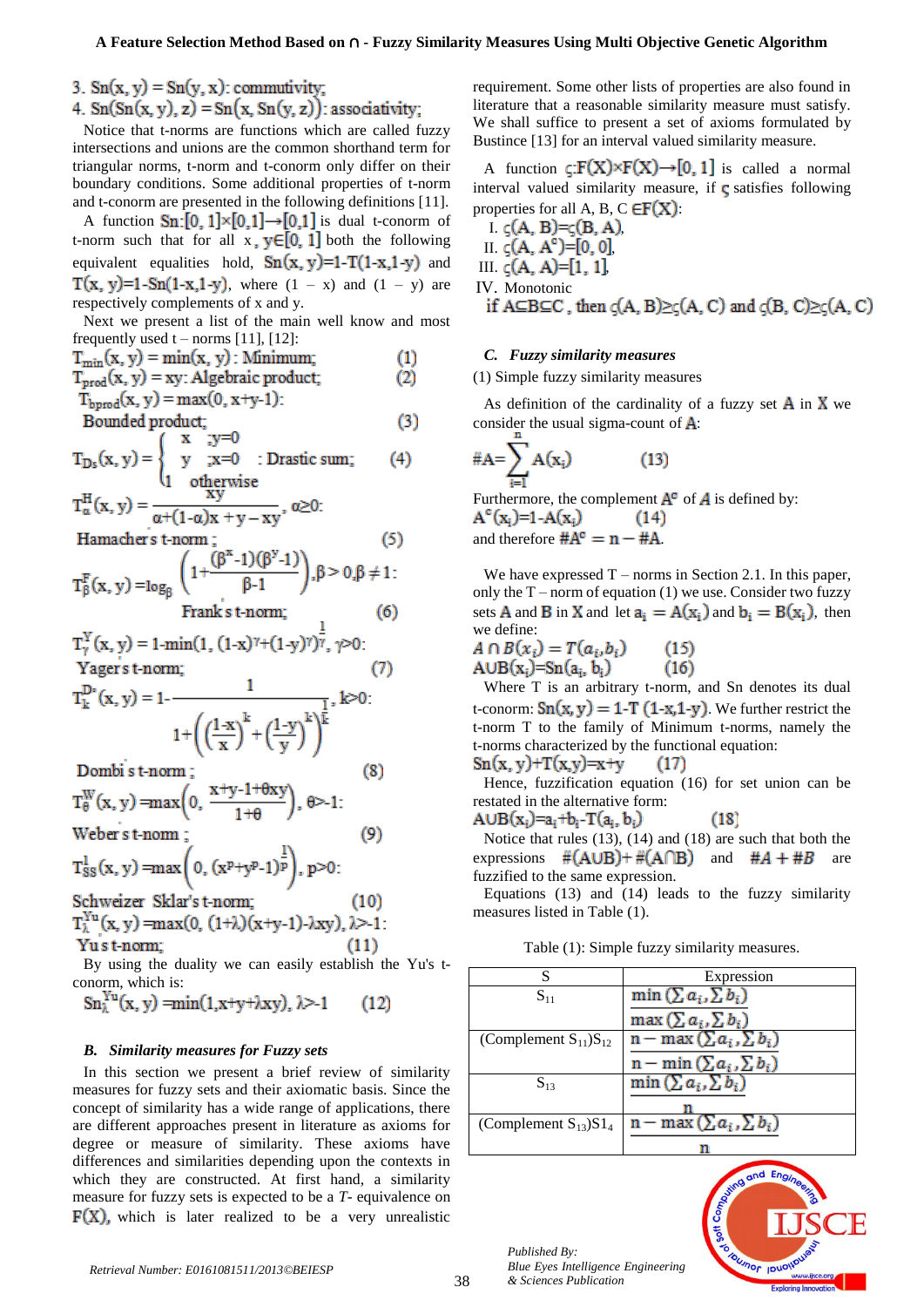## (2) ∩ - based fuzzy similarity measures

From Table (1) we see that are candidate for fuzzification by means of equations *(*(13), (14) and (18). In Table (2) are shown the expressions of the corresponding fuzzy similarity measures [14].

| S                          | Expression                                   |
|----------------------------|----------------------------------------------|
| $\mathbf{S}_{21}$          | $\sum T(a_i,b_i)$                            |
|                            | $\max\left(\sum a_i, \sum b_i\right)$        |
| (Complement $S_{21}S_{22}$ | $n - \sum a_i - \sum b_i + \sum T(a_i, b_i)$ |
|                            | $n - min(\sum a_i, \sum b_i)$                |
| $S_{23}$                   | $\sum T(a_i,b_i)$                            |
|                            | $\sum a_i + \sum b_i - \sum T(a_i, b_i)$     |
| (Complement $S_{23}S_{24}$ | $n - \sum a_i - \sum b_i + \sum T(a_i, b_i)$ |
|                            | $n - \sum T(a_i, b_i)$                       |
| $S_{25}$                   | min $(\sum a_i, \sum b_i)$                   |
|                            | $\sum a_i + \sum b_i - \sum T(a_i, b_i)$     |
| (Complement $S_{25}S_{26}$ | $n - max(\sum a_i, \sum b_i)$                |
|                            | $n - \sum T(a_i, b_i)$                       |
| $S_{27}$                   | $\overline{\sum T(a_i,b_i)}$                 |
|                            |                                              |
| (Complement $S_{27}S_{28}$ | $n - \sum a_i - \sum b_i + \sum T(a_i, b_i)$ |
|                            |                                              |

Table  $(2)$ :  $\cap$  - based fuzzy similarity measures.

# **III. MULTI – OBJECTIVE GA**

In GA terminology, a solution vector x∈X is called an individual or a chromosome. Chromosomes are made of discrete units called genes. Each gene controls one or more features of the chromosome. In the original implementation of GA by Holland, genes are assumed to be binary digits. In later implementations, more varied gene types have been introduced. Normally, a chromosome corresponds to a unique solution x in the solution space. This requires a mapping mechanism between the solution space and the chromosomes. This mapping is called an encoding. In fact, GA work on the encoding of a problem, not on the problem itself.

GA operate with a collection of chromosomes, called a population. The population is normally randomly initialized. As the search evolves, the population includes fitter and fitter solutions, and eventually it converges, meaning that it is dominated by a single solution. Holland also presented a proof of convergence (the schema theorem) to the global optimum where chromosomes are binary vectors.

GA use two operators to generate new solutions from existing ones: crossover and mutation. The crossover operator is the most important operator of GA. In crossover, generally two chromosomes, called parents, are combined together to form new chromosomes, called offspring. The parents are selected among existing chromosomes in the population with preference towards fitness so that offspring is expected to inherit good genes which make the parents fitter. By iteratively applying the crossover operator, genes of good chromosomes are expected to appear more frequently in the population, eventually leading to convergence to an overall good solution.

The mutation operator introduces random changes into characteristics of chromosomes. Mutation is generally applied at the gene level. In typical GA implementations, the mutation rate (probability of changing the properties of a gene) is very small and depends on the length of the chromosome. Therefore, the new chromosome produced by mutation will not be very different from the original one. Mutation plays a critical role in GA. As discussed earlier, crossover leads the population to converge by making the chromosomes in the population alike. Mutation reintroduces genetic diversity back into the population and assists the search escape from local optima.

Being a population-based approach, GA are well suited to solve multi-objective optimization problems. A generic single-objective GA can be modified to find a set of multiple non-dominated solutions in a single run. The ability of GA to simultaneously search different regions of a solution space makes it possible to find a diverse set of solutions for difficult problems with non-convex, discontinuous, and multi-modal solutions spaces. The crossover operator of GA may exploit structures of good solutions with respect to different objectives to create new nondominated solutions in unexplored parts of the Pareto front. In addition, most multi-objective GA do not require the user to prioritize, scale, or weigh objectives. Therefore, GA have been the most popular heuristic approach to multi-objective design and optimization problems. Jones etal. [15] Reported that 90% of the approaches to multiobjective optimization aimed to approximate the true Pareto front for the underlying problem. A majority of hese used a meta-heuristic technique, and 70% of all metaheuristics approaches were based on evolutionary approaches.

Several survey papers [16], [17], [18] and [19] have been published on evolutionary multi-objective optimization. Coello lists more than 2000 references in his website [20]. Generally, multi-objective GA differ based on their fitness assignment procedure, elitisim, or diversification approaches. In this paper, multi-objective genetic algorithm to select the optimal number of features to use.

# **IV. CORRELATION BASED FEATURE SELECTION (CFS)**

Like the majority of feature selection programs, CFS uses a search algorithm along with a function to evaluate the merit of feature subsets. The heuristic by which CFS measures the "goodness" of feature subsets takes into account the usefulness of individual features for predicting the class label along with the level of intercorrelation among them. The hypothesis on which the heuristic is based can be stated: '' Good feature subsets contain features highly correlated with the class, yet uncorrelated with each other.''

In test theory [21], the same principle is used to design a composite test (the sum or average of individual tests) for predicting an external variable of interest. In this situation, the features" are individual tests which measure traits related to the variable of interest (class).

A feature subset S containing k features,  $\overline{r_{cf}}$  the average feature – class correlation, and  $\overline{r}_{\overline{f}}$  the average feature – feature intercorrelation, The equations are defined.

$$
\bar{r}_{\bar{f}} = \frac{\sum_{i=1}^{n-1} \text{Co}(f_i, f_{i+1})}{n} \qquad (19)
$$
\n
$$
\bar{r}_{\bar{g}} = \frac{\sum_{i=1}^{n} \text{Co}(c_i, f_i)}{n} \qquad (20)
$$

*Published By:*

*& Sciences Publication* 

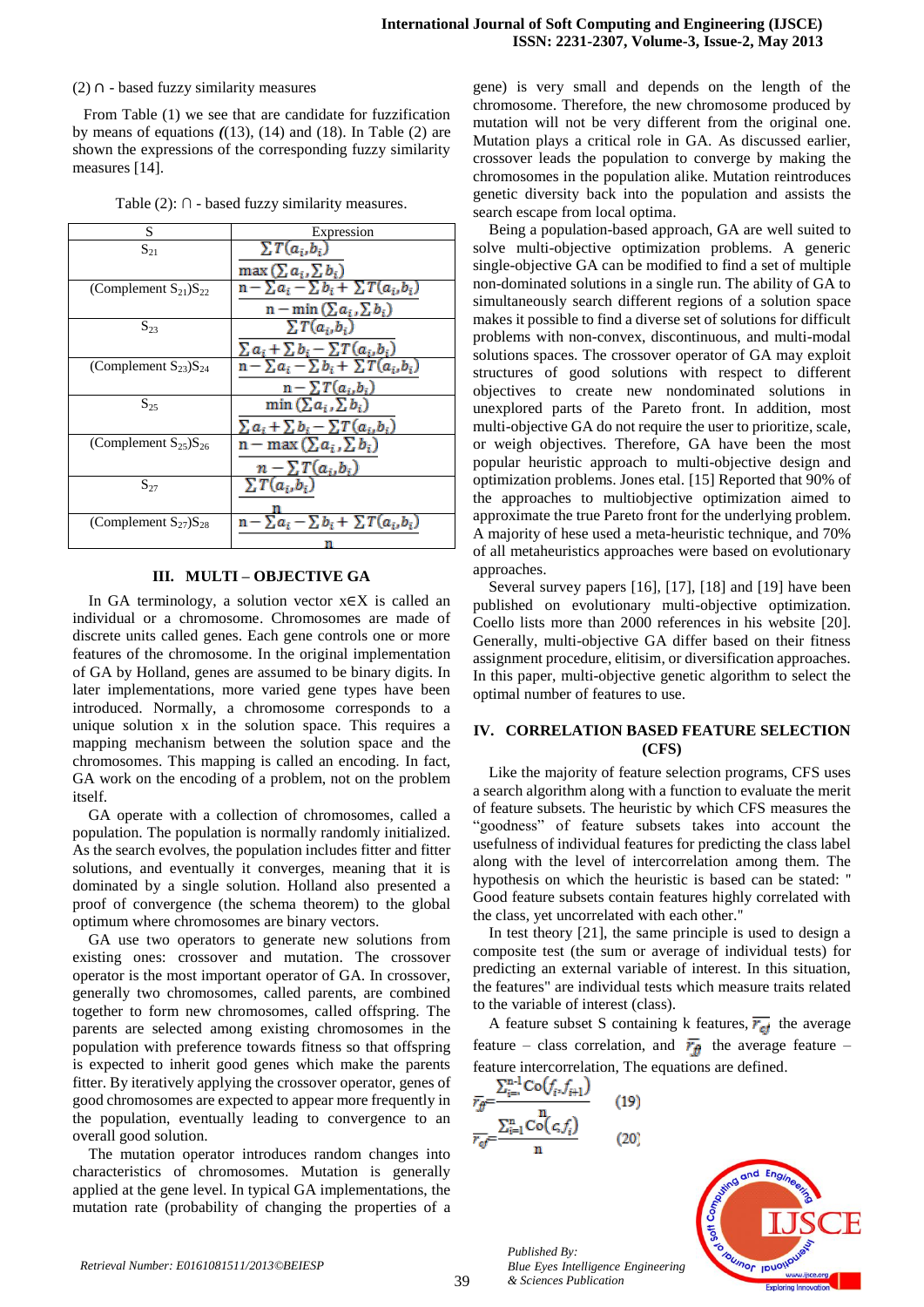Where Co is the correlation matrix. In this paper, we compare the number of selected features FSFSM – MOGA method with CFS method using equations (19) and (20).

# **V. THE PROPOSED FEATURE SELECTION METHOD BASED ON FUZZY SIMILARITY MEASURES BY MULTI OBJECTIVE GENETIC ALGORITHMS**

This method is the same as CFS method, With the difference that instead of the correlation matrix use fuzzy similarity measure matrix and to select the optimal the number of features, we use multi-objective genetic algorithm.

In this case, equations (19) and (20) the following equations are converted.

$$
\overline{S}_{\tilde{g}} = \frac{\sum_{i=0}^{n-1} \text{Sm}(f_i, f_{i+1})}{n} \tag{21}
$$
\n
$$
\overline{S}_{\tilde{g}} = \frac{\sum_{i=1}^{n} \text{Sm}(c, f_i)}{n} \tag{22}
$$

Where Sm is the fuzzy similarity measure matrix,  $S_{cf}$  the average feature – class fuzzy similarity, and  $\overline{S_H}$  the average feature – feature fuzzy similarity.

Use MOGA algorithm of In the proposed method is explained briefly as follows:

- 1. Fuzzy similarity matrix calculated using fuzzy similarity measures.
- 2. Calculated  $(S_{\hat{g}})$  and  $(S_{\hat{g}})$  using fuzzy similarity matrix.
- 3. Selection the number of optimal features using multi-objective genetic algorithm (use fitness functions relating to equations (21) and (22)).

$$
f(1) = \overline{S}_{ff} = \frac{\sum_{i=0}^{n-1} \text{Sm}(f_i, f_{i+1})}{n} \qquad (23)
$$
  

$$
f(2) = \frac{1}{\overline{S}_{cf}} = \frac{n}{\sum_{i=1}^{n} \text{Sm}(c, f_i)} \qquad (24)
$$

Finally, we compare the results of proposed method with the results of the CFS method fitness functions. CFS method, Fitness functions:

$$
f(1) = \overline{r}_{f} = \frac{\sum_{i=0}^{n-1} C_o(f_i, f_{i+1})}{\sum_{i=1}^{n} \sum_{i=1}^{n} C_o(f_i, f_i)}
$$
(25)

# **VI. EXPERIMENTS**

Six data sets are used in the experiments to test the proposed algorithm. All of them have been taken from the UCI machine learning database. [22]. the properties of the data sets are summarized in Table (3) (they differ greatly in the sample size, feature number).

Table (3): Description of the used data sets.

| No.            | Data sets                 | Features | Sampl |
|----------------|---------------------------|----------|-------|
|                |                           |          | es    |
| $D_1$          | Semeion Handwritten Digit | 266      | 1593  |
| D,             | Dbworld                   | 4702     | 64    |
| $D_3$          | Dbworld bodies stemmed    | 3721     | 64    |
| $\mathrm{D}_4$ | $Lung - Cancer$           | 52       | 26    |
| D,             | Madelon                   | 500      | 1800  |
| ر(             | $CNAE-9$                  | 857      | 1080  |

Compare the results proposed method with CFS method come in Table (4).

| Table (4): The number of Selective features the proposed       |
|----------------------------------------------------------------|
| method in comparison with the conventional method for $\cap$ - |
| FSM using correlation matrix.                                  |

| Dat            | Total                 | The number of selective feature two method |                             |
|----------------|-----------------------|--------------------------------------------|-----------------------------|
| a<br>sets      | number of<br>features | CFS method                                 | <b>FSFSM-MOGA</b><br>method |
|                |                       | Using the<br>correlation matrix            | $\cap$ - FSM                |
|                | 266                   | 12                                         | 10                          |
| $D_2$          | 4702                  | 260                                        | 138                         |
| $\mathrm{D}_3$ | 3721                  | 207                                        | 106                         |
| $\mathrm{D}_4$ | 52                    | 2                                          | 2                           |
| $\mathrm{D}_5$ | 500                   | 32                                         | 26                          |
| $D_6$          | 857                   | 36                                         | 24                          |

In the feature selection algorithms of machine learning, the average fuzzy measure feature – feature less and average fuzzy measure class – feature more is better. In table (4), we see that the FSFSM – MOGA method is better than the conventional method. Especially when we use of the  $\cap$  fuzzy similarity measures. This result in Figure (2) is clearly specified.



Figure 2. The number of Selective features the proposed method in comparison with CFS method.

#### **VII. CONCLUSION**

In this paper, we have presented a new method for feature selection based on  $\cap$  - fuzzy similarity measure using multi – objective genetic algorithm (FSFSM – MOGA). CFS method using ∩ - fuzzy similarity measure and MOGA were improved, as the performance of this method is shown in Table (4) and figure (2). Experiments show that feature selection method using fuzzy similarity measures together with similarity classifier is giving good results. The proposed method can be modified with other fuzzy similarity measures and improve it.